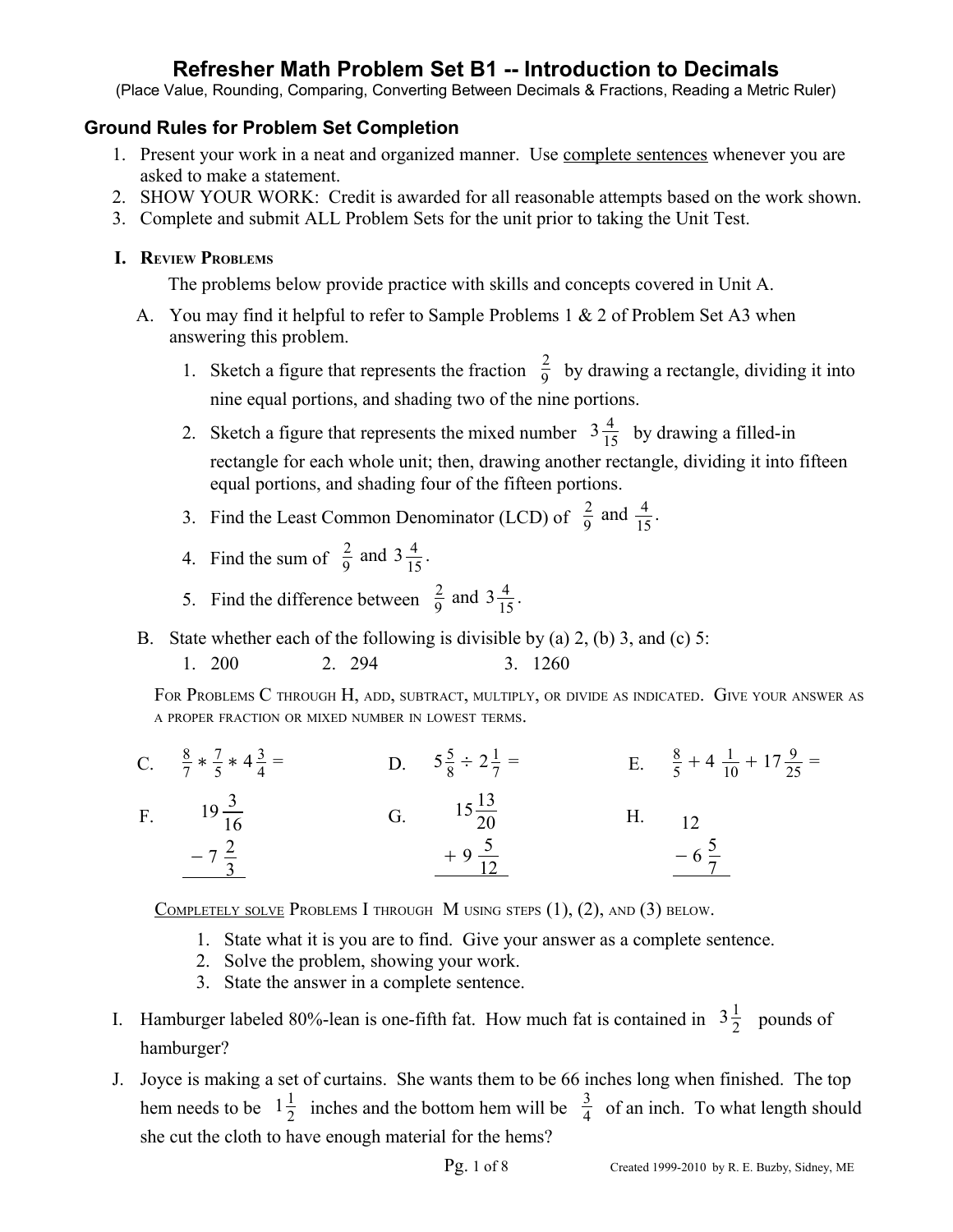(Place Value, Rounding, Comparing, Converting Between Decimals & Fractions, Reading a Metric Ruler)

- K. John needs to deliver 54 cubic yards of concrete to a customer. If he delivered  $27\frac{1}{4}$  cubic yards in his first trip, how many cubic yards does he still need to deliver?
- L. The circumference of a circle is about  $3\frac{1}{7}$  $\frac{1}{7}$  times its diameter. How many feet of border are needed to enclose a 15-foot diameter circular flowerbed?
- M. Ms. Clymer has  $23\frac{3}{4}$  pounds of peanuts that she wants her class to divide evenly among 15 containers. How many pounds of peanuts should be place in each container?
- **II. DECIMAL PLACE VALUE**

Refer to the "Decimal Place Value Summary" below, as needed, in answering the problems in this section.



## A. Write each of the following in decimal form. Refer to Sample Problem 1, as needed. For more practice, see pages 62, 65, & 66 of Contemporary's Number Power 2 work-text. 1. sixty-eight hundredths 2. two hundred eight ten-thousandths 3. four tenths 4. three thousand ten hundred-thousandths 5. five hundred twelve and ninety-five thousandths 6. eleven million fifty-four thousand four hundred twenty and three thousand eighty-five ten-thousandths  **SAMPLE PROBLEM 1 WITH SOLUTION** Write each of the following in decimal form. Answer a. eighteen thousandths ......................................................................... .018 b. twenty-two million five hundred ten and five tenths......................... 22,000,510.5 c. four hundred thirty-six thousand seventy eight ten-millionths.......... 0.0436078 d. one thousand three hundred forty-nine and eighty-five hundredths. . 1,349.85

7. one hundred four and ninety-three hundredths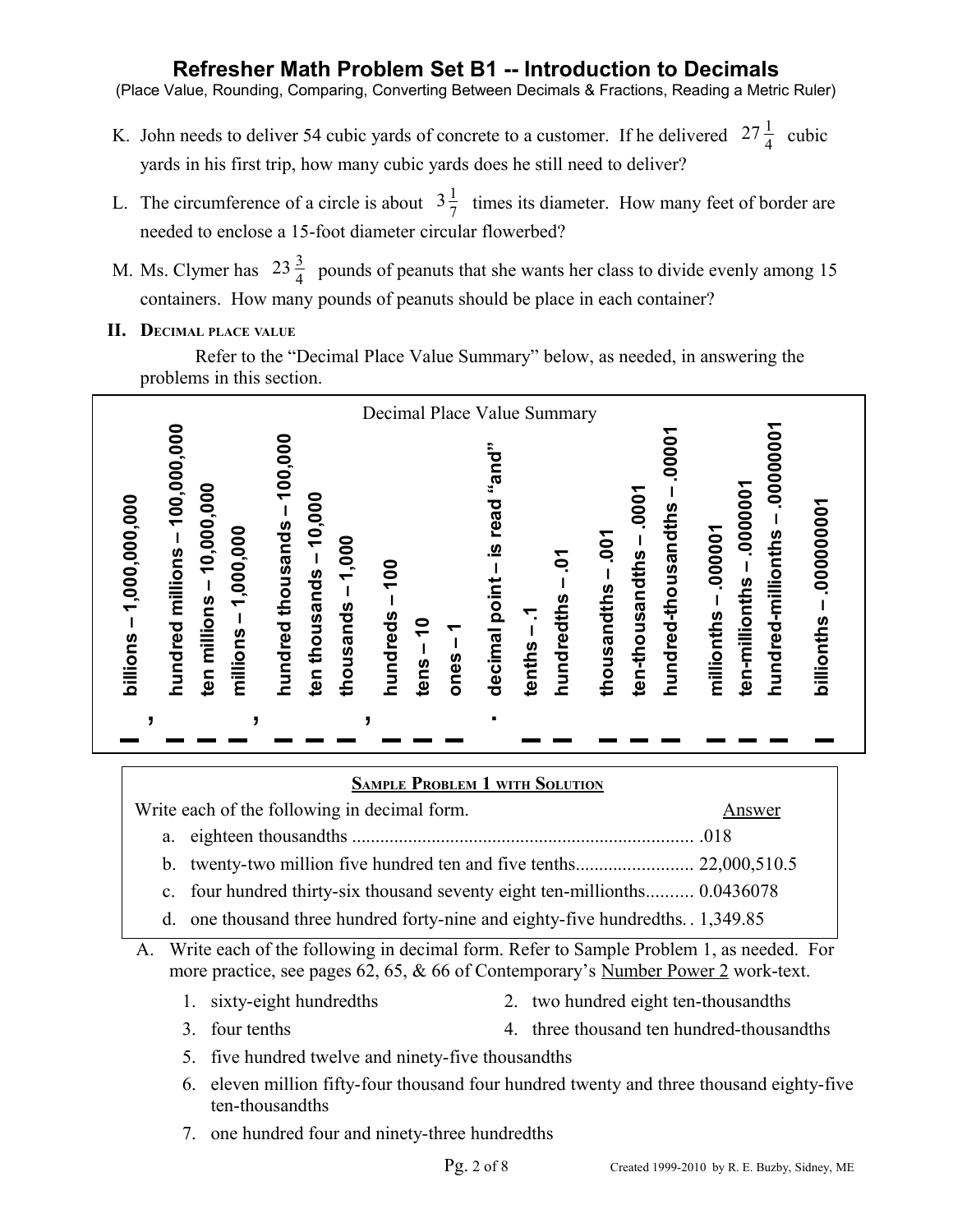(Place Value, Rounding, Comparing, Converting Between Decimals & Fractions, Reading a Metric Ruler)

Write each of the following decimals in words.

#### Answer

- a. 0.0057................... fifty-seven ten-thousandths
- b. 12,008.034............ twelve thousand eight and thirty-four thousandths
- c. .905738................. nine hundred five thousand seven hundred thirty-eight millionths
- d. 13,000,002.96....... thirteen million two and ninety-six hundredths
- B. Write each of the following decimals in words. Refer to Sample Problem 2, as needed. For more practice, see pages 63 & 64 of Contemporary's Number Power 2 work-text.

| 1. 0.7    | 2. 0.056               | 3. 0.5036         | 4. 0.00008 |
|-----------|------------------------|-------------------|------------|
| 5. 8.2006 | $6. \quad 10,205,0036$ | 7. 135,050,623.29 |            |

#### **III. ROUNDING & COMPARING DECIMALS**

#### **SAMPLE PROBLEM 3 WITH SOLUTION**

Round each of the following decimals to the indicated place value.

- a. 54,876.15726 ; nearest thousandth
	- Step 1: Underline the digit in the place you are rounding to:

## **54,876.15726**

Step 2: Look at the digit just to the right of the one you underlined:

## **54,876.15726**

If it is less than 5, round down. If it is 5 or more, round up.

Since the digit to the right of our underlined digit is less than 5 we round down to **54,876.157**. Notice that when we round down the last digit stays as it was.

- b. 54,876.15726 ; nearest thousand
	- Step 1: Underline the digit in the place you are rounding to:

## **54,876.15726**

Step 2: Look at the digit just to the right of the one you underlined:

## **54,876.15726**

If it is less than 5, round down. If it is 5 or more, round up.

Since the digit to the right of our underlined digit is 5 or more we round up to **55,000**. Notice that when we round to a whole number value we need to fill the places between the decimal point and the place we are rounding to with zeros.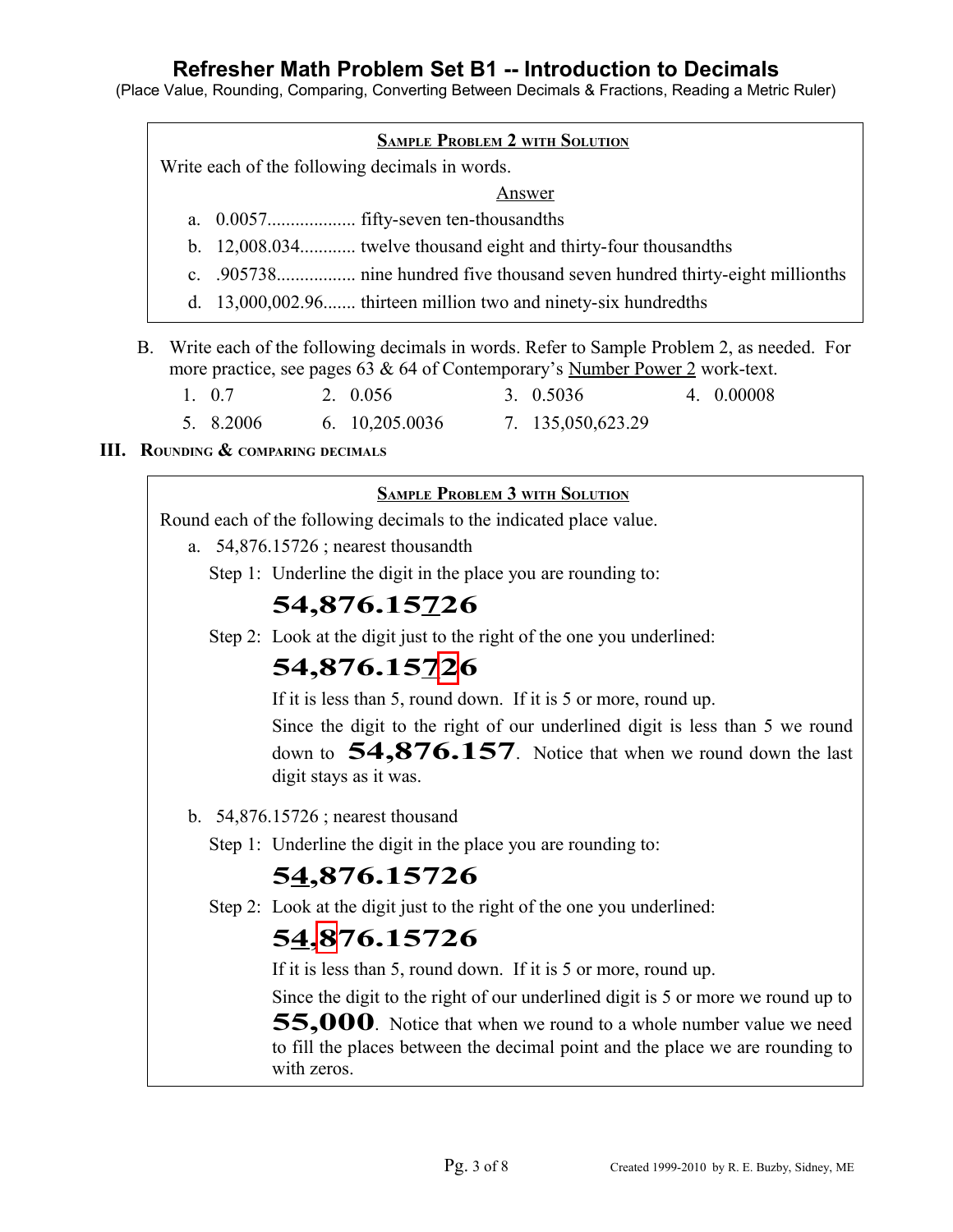(Place Value, Rounding, Comparing, Converting Between Decimals & Fractions, Reading a Metric Ruler)

- A. Round each of the following decimals to the indicated place value. Refer to Sample Problem 3, as needed. For more practice, see pages 71 & 72 of Contemporary's Number Power Review work-text.
	- 1. 510.268 ; nearest tenth 2. 510.268 ; nearest ten
	- 3. 1,783.526 ; nearest hundredth 4. 1,783.526 ; nearest hundred
	- 5. 388.1425 ; nearest tenth 6. 388.1425 ; nearest ten
	- 7. 12,849.093 ; nearest hundredth 8. 12,849.093 ; nearest hundred
	- 9. 32,389.05977 ; nearest thousandth 10. 32,389.05977 ; nearest thousand
- 
- 
- 
- 
- 

#### **SAMPLE PROBLEM 4 WITH SOLUTION**

Arrange each of the following sets of numbers from smallest to largest.

- a. 0.036, 0.306, 0.0095
	- Step 1: Write each number so that it has the same number of digits to the right of the decimal point as the others by adding zeros at the end. This will not change the value of the numbers and it makes it easier to compare them.

# **0.0360, 0.3060, 0.0095**

Step 2: Now we can see that 95 is less than 360, which is less than 3060, so we would arrange the numbers as follows:

## **0.0095, 0.036, 0.3060**

- b. 5.0066, 5.01, 3.99999
	- Step 1: Write each number so that it has the same number of digits to the right of the decimal point as the others by adding zeros at the end. This will not change the value of the numbers and it makes it easier to compare them.

# **5.00660, 5.01000, 3.99999**

Step 2: Since the whole number 3 is less than the whole number 5, we know that 3.99999 is the smallest number. Now, comparing the two numbers with the same whole number digit, we see that 660 is less than 1000, so 5.00660 must be less than 5.01000. Thus, we would arrange the numbers as follows:

# **3.99999. 5.0066, 5.01**

- B. Arrange each of the following sets of numbers from smallest to largest. Refer to Sample Problem 4 above, as needed. For more practice, see page 70 of Contemporary's Number Power 2 work-text.
	- 1. 0.005, 0.05, 0.5 2. 2.12, 3.2, 1.99 3. 11.025, 11.25, 11.009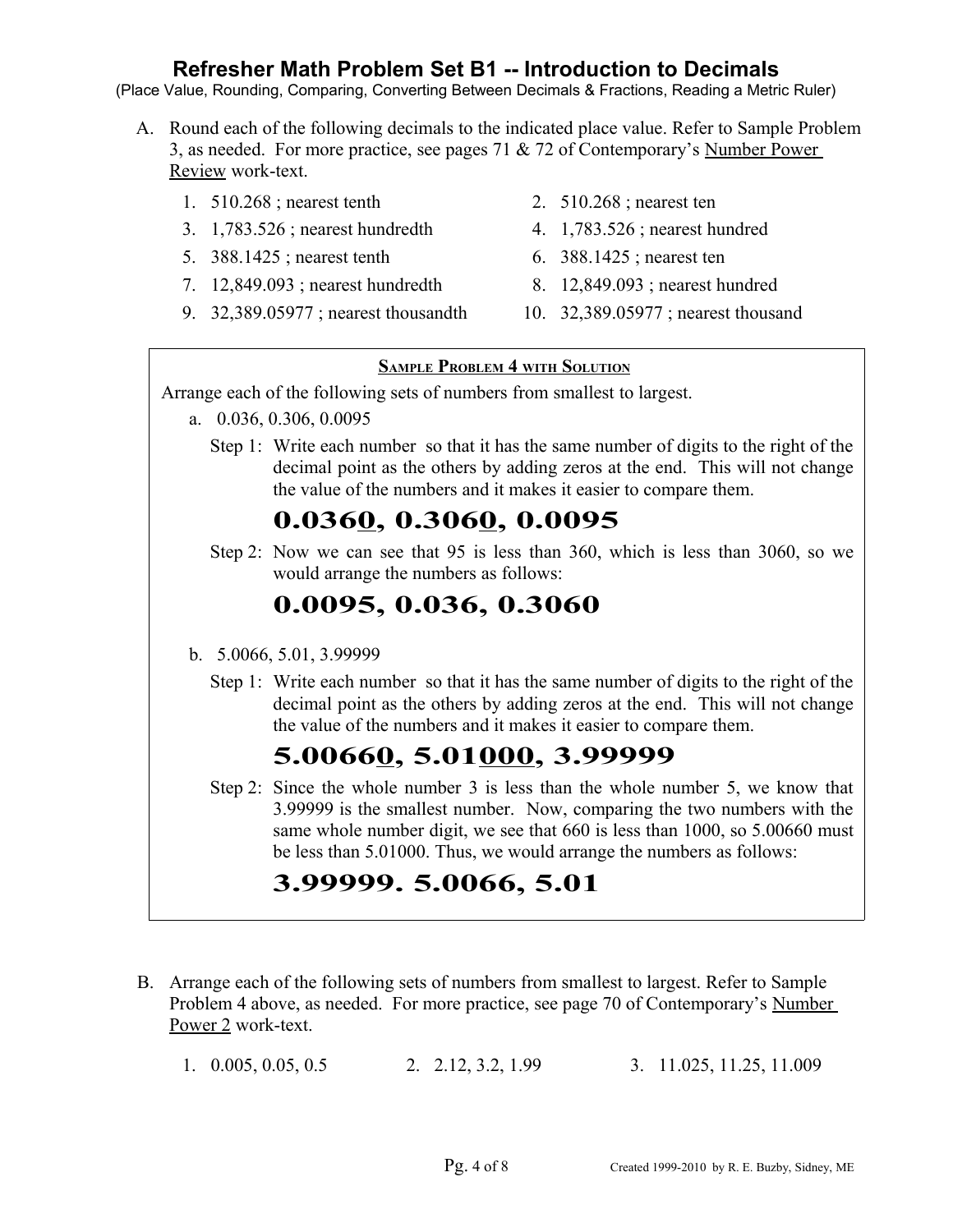(Place Value, Rounding, Comparing, Converting Between Decimals & Fractions, Reading a Metric Ruler)

**IV. CONVERTING BETWEEN DECIMALS & FRACTIONS**

| <b>SAMPLE PROBLEM 5 WITH SOLUTION</b>                                                                                                                                                                                                                                                                                                                                                                                                                                                                                                                                                                                                                                                                                 |                                                                                        |  |  |  |  |  |
|-----------------------------------------------------------------------------------------------------------------------------------------------------------------------------------------------------------------------------------------------------------------------------------------------------------------------------------------------------------------------------------------------------------------------------------------------------------------------------------------------------------------------------------------------------------------------------------------------------------------------------------------------------------------------------------------------------------------------|----------------------------------------------------------------------------------------|--|--|--|--|--|
| Convert each of the following fractions to decimals.                                                                                                                                                                                                                                                                                                                                                                                                                                                                                                                                                                                                                                                                  |                                                                                        |  |  |  |  |  |
| a. $\frac{6}{25}$<br>Solution: Since the fraction bar always indicates division,<br>we can think of the fraction $\frac{6}{25}$ as "6 divided by<br>25." Setting this up as a long division problem (see<br>work at right) we see that $\frac{6}{25}$ = .24                                                                                                                                                                                                                                                                                                                                                                                                                                                           | <u>. 24</u><br>25) 6.00<br>50<br>1 00<br><u>1 00</u><br>0                              |  |  |  |  |  |
| b. $\frac{2}{3}$<br>Solution: Thinking of the fraction $\frac{2}{3}$ as "2 divided by 3"<br>we set up the long division problem shown at the<br>right. In this case we keep getting the same<br>remainder and the long division would go on<br>repeating forever. This is called a "repeating"<br>decimal." A repeat decimal is written by placing a<br>line above the part that repeats. Thus, $\frac{2}{3} = 0.\overline{6}$ .<br>A. Convert each of the following fractions to decimals. Refer to Sample Problem 5, as needed.<br>For more practice, see pages 68 & 69 of Contemporary's Number Power 2 work-text.<br>1. $\frac{3}{10}$ 2. $\frac{5}{8}$ 3. $\frac{1}{3}$ 4. $\frac{27}{300}$ 5. $\frac{126}{800}$ | <u>. 666</u><br>3) 2.000<br>18<br>20<br><u>18</u><br>20<br><u>18</u><br>$\overline{2}$ |  |  |  |  |  |
| <b>SAMPLE PROBLEM 6 WITH SOLUTION</b>                                                                                                                                                                                                                                                                                                                                                                                                                                                                                                                                                                                                                                                                                 |                                                                                        |  |  |  |  |  |
| Problem:<br>Convert the decimal 0.375 to a fraction in lowest terms.<br>Solution:                                                                                                                                                                                                                                                                                                                                                                                                                                                                                                                                                                                                                                     |                                                                                        |  |  |  |  |  |
| (1) Re-write the number as a fraction with a<br>(1) $0.375 = 0.375$<br>denominator of 1.                                                                                                                                                                                                                                                                                                                                                                                                                                                                                                                                                                                                                              |                                                                                        |  |  |  |  |  |
| (2) Multiply the numerator and denominator by a<br>$0.375$ $\times$ 1000<br>(2)<br>power of ten that will change the numerator to a<br>1000<br>whole number. (Use a 1 followed by the same<br>number of zeros as there are digits to the right of<br>(3)<br>$\frac{375}{ } = 15$<br>$=$ $\frac{3}{5}$<br>the decimal point.)                                                                                                                                                                                                                                                                                                                                                                                          |                                                                                        |  |  |  |  |  |
| (3) Reduce the fraction to lowest terms.                                                                                                                                                                                                                                                                                                                                                                                                                                                                                                                                                                                                                                                                              | 1000<br>8<br>40                                                                        |  |  |  |  |  |

B. Convert each of the following decimals to fractions. Refer to Sample Problem 6, as needed. For more practice, see page 67/1–3 of Contemporary's Number Power 2 work-text.

1. 0.4 2. 0.12 3. 0.356 4. 0.008 5. 0.0105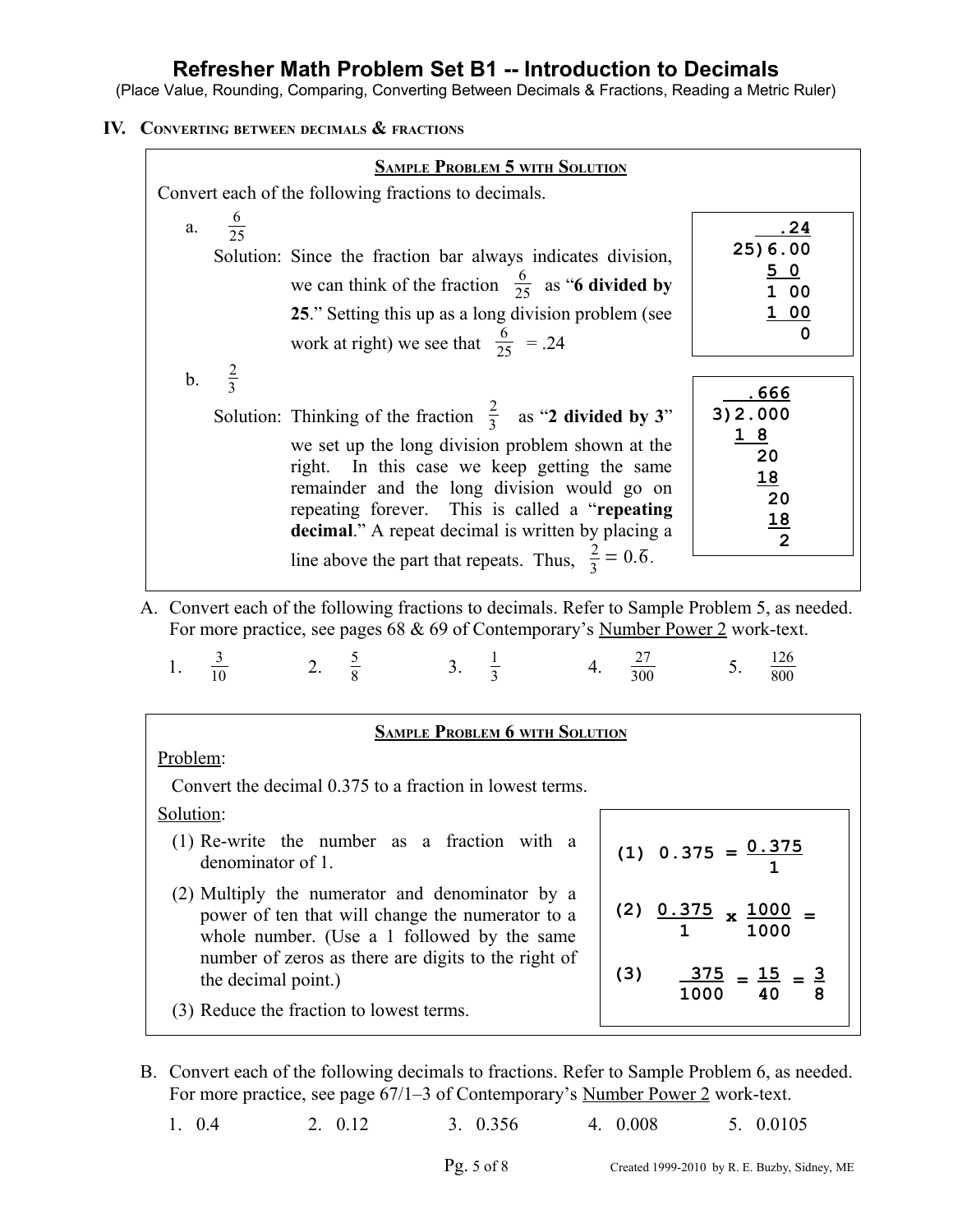(Place Value, Rounding, Comparing, Converting Between Decimals & Fractions, Reading a Metric Ruler)

| <b>SAMPLE PROBLEM 7 WITH SOLUTION</b>                                                          |                                                 |  |  |  |  |  |
|------------------------------------------------------------------------------------------------|-------------------------------------------------|--|--|--|--|--|
| Problem:                                                                                       |                                                 |  |  |  |  |  |
| Convert the mixed number $4\frac{4}{15}$ to a mixed decimal.                                   | $.266 = .2\overline{6}$                         |  |  |  |  |  |
| Solution:                                                                                      | 15) 4.000                                       |  |  |  |  |  |
| (1) Convert the fraction portion to a decimal by<br>dividing the numerator by the denominator. | 30<br>1 00                                      |  |  |  |  |  |
| [Notice that we again have a repeating decimal.]                                               | <u>90</u><br>100                                |  |  |  |  |  |
|                                                                                                | <u>90</u>                                       |  |  |  |  |  |
| (2) Write the mixed decimal by writing the whole                                               | 10<br>Answer: $4\frac{4}{15} = 4.2\overline{6}$ |  |  |  |  |  |
| number followed by the decimal portion just<br>calculated.                                     |                                                 |  |  |  |  |  |

C. Convert each of the following mixed numbers to decimals. Refer to Sample Problem 7, as needed.

|  | $\sim$ | $\frac{24}{5}$ $\zeta$ | $^{145}$ $-$<br>. <u>.</u> |
|--|--------|------------------------|----------------------------|
|  |        |                        |                            |

| <b>SAMPLE PROBLEM 8 WITH SOLUTION</b>                                                                                |                                            |  |  |  |  |  |
|----------------------------------------------------------------------------------------------------------------------|--------------------------------------------|--|--|--|--|--|
| Problem:                                                                                                             |                                            |  |  |  |  |  |
| Convert the mixed decimal 6.0688 to a mixed number<br>in lowest terms.                                               |                                            |  |  |  |  |  |
| Solution:                                                                                                            |                                            |  |  |  |  |  |
| (1) Convert the decimal portion (the part right of the<br>decimal point) to a fraction in lowest terms by:           |                                            |  |  |  |  |  |
| (a) Re-write the number as a fraction with a<br>denominator of 1.                                                    | $(1a) .0688 = .0688$                       |  |  |  |  |  |
| (b) Multiply the numerator and denominator by a<br>power of ten that will change the numerator to<br>a whole number. | (1b) $.0688 \times 10,000 =$<br>1 10,000   |  |  |  |  |  |
| (c) Reduce the fraction to lowest terms.                                                                             | (1c) $\frac{688}{10,000} = \frac{43}{625}$ |  |  |  |  |  |
| (2) Write the mixed number by writing the whole<br>number followed by the fraction portion just<br>calculated.       | $(2)$ 6.0688 = 6 $\frac{43}{12}$           |  |  |  |  |  |

D. START HERE Convert each of the following mixed decimals to mixed numbers. Refer to Sample Problem 8 above, as needed. For more practice, see page 67/4–7 of Contemporary's Number Power 2 work-text.

1. 65.5 2. 17,562.68 3. 872.10025 4. 7.000006 5. 1,478.258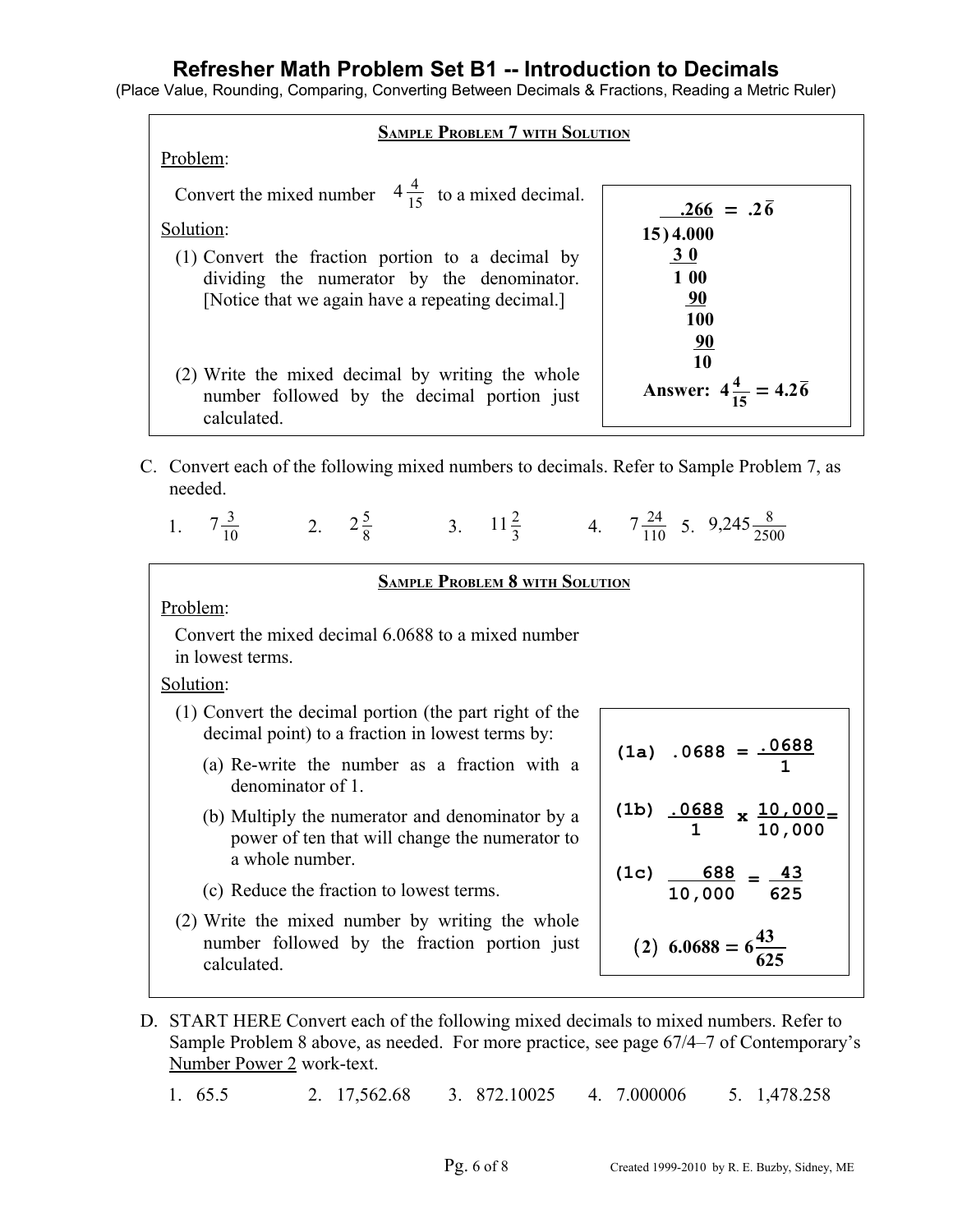(Place Value, Rounding, Comparing, Converting Between Decimals & Fractions, Reading a Metric Ruler)

**V. READING <sup>A</sup> METRIC RULER**



A-E. Using Figure 1 below, state how far each of the indicated points is from the left edge of the ruler. Give your answers to the nearest tenth of a centimeter. For more practice, see page 135 of Contemporary's Number Power 2 work-text.



F - J. Use a metric ruler to measure each line below to the nearest tenth of a centimeter. Refer to Sample Problem 9 above, as needed.